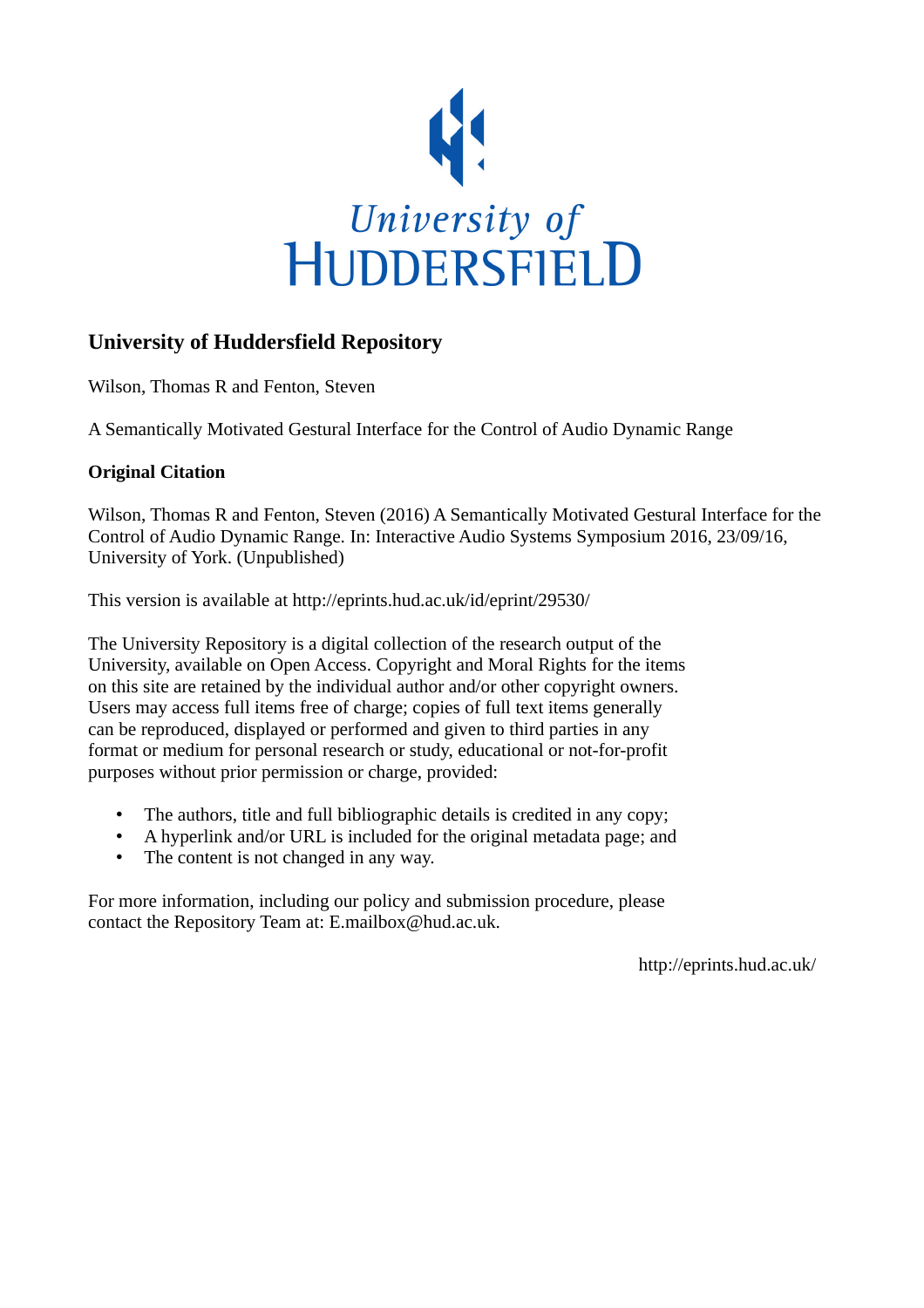# **A Semantically Motivated Gestural Interface for the Control of Audio Dynamic Range**

**THOMAS WILSON***<sup>1</sup>* **AND STEVEN FENTON***<sup>2</sup>*

*<sup>1</sup>* The University of Huddersfield, Huddersfield, West Yorkshire, HD1 3DH, England e-mail: thomas.wilson@hud.ac.uk<br><sup>2</sup> The University of Huddersfield, Huddersfield, West Yorkshire, HD1 3DH, England

e-mail: S.M.Fenton@hud.ac.uk

## September 23rd 2016

#### **Abstract**

This paper proposes and tests the efficacy of a 2D gestural interface as a means of controlling audio processing parameters. The process of parameter mapping and subsequent optimisation can be applied within a 3D environment. Highly immersive computer interfaces, such as those found in modern virtual reality systems, offer an alternative platform suitable for 'virtual mixing desk' implementation, using a mixture of familiar controls and novel gestural control. By focusing on a small element of the proposed 'virtual mixing desk', audio dynamic range compression, this paper aims to evaluate the efficacy and practicality of a global gesture set. Following a large scale gesture elicitation exercise utilising a common 2D touch pad and analysis of semantic audio control parameters, a set of reduced multi-modal parameters are proposed which offers both workflow efficiency and a much simplified method of control for dynamic range compression.

## **1 Introduction**

The advent and proliferation of Virtual Reality (VR) and Augmented Reality (AR) technologies has caused an influx of investment and development in the audio industry. Just two recent examples are the acquisition of Thrive Audio by Google [1] and the licensing of RealSpace 3D by Oculus [2]. The popularity of R&D in these areas confirms the importance of audio processing for producing a fully immersive VR experience. Furthermore, some companies have seen the potential of using VR technology as a production tool for mixing audio. 3DCeption Spatial Workstation is a system that allows engineers working on VR or 3D content to place sound sources in an intuitive way using a VR headset and deictic (pointing) gestures [3]. This system is designed to integrate with popular Digital Audio Workstations (DAWs) so that engineers can combine the instinctual, gestural 3D panning tool with traditional, familiar plug-ins. Combining novel and proven technologies in this way helps engineers to comfortably integrate unfamiliar mixing tools into their workflow. This study proposes and tests the efficacy of a 2D gestural interface as a means of controlling audio processing parameters. The process of parameter analysis and subsequent optimisation could be applied to an interface based within a 3D environment. The key advantages of this are the reduction in overhead required to track multiple axis of movement, increased system responsiveness and a reduction in the errors associated with simultaneous, multi-parameter control. In turn, these attributes result in an improved workflow.

An intrinsic characteristic of gestural control could be exploited for the optimisation of modern DAW interfaces. For example, they provide a platform that does not require visual feedback or a mandatory Graphical User Interface (GUI). Instead, engineers could learn to mix through the memorisation of a gesture-set, thus enabling a more immersive and intuitive mix-environment that removes the 'visual barrier' between an engineer and the audio. This kind of mixing platform could be likened to learning and playing a musical instrument, whereby making 'chord shapes' is comparable to performing mix-control gestures.

Visual feedback in audio mixing systems has received some criticism. Mycroft et al [4] suggest that increased complexity of visualisation can risk diverting the engineer's attention from the sonic quality of the mix. Furthermore Schutz and Lipscomb [5] found that the perceived duration of a musical note could be influenced by visual stimulus. Reducing the reliance on visualisation in mixing systems may prove to inspire a more effective audio-interfacing platform. In addition to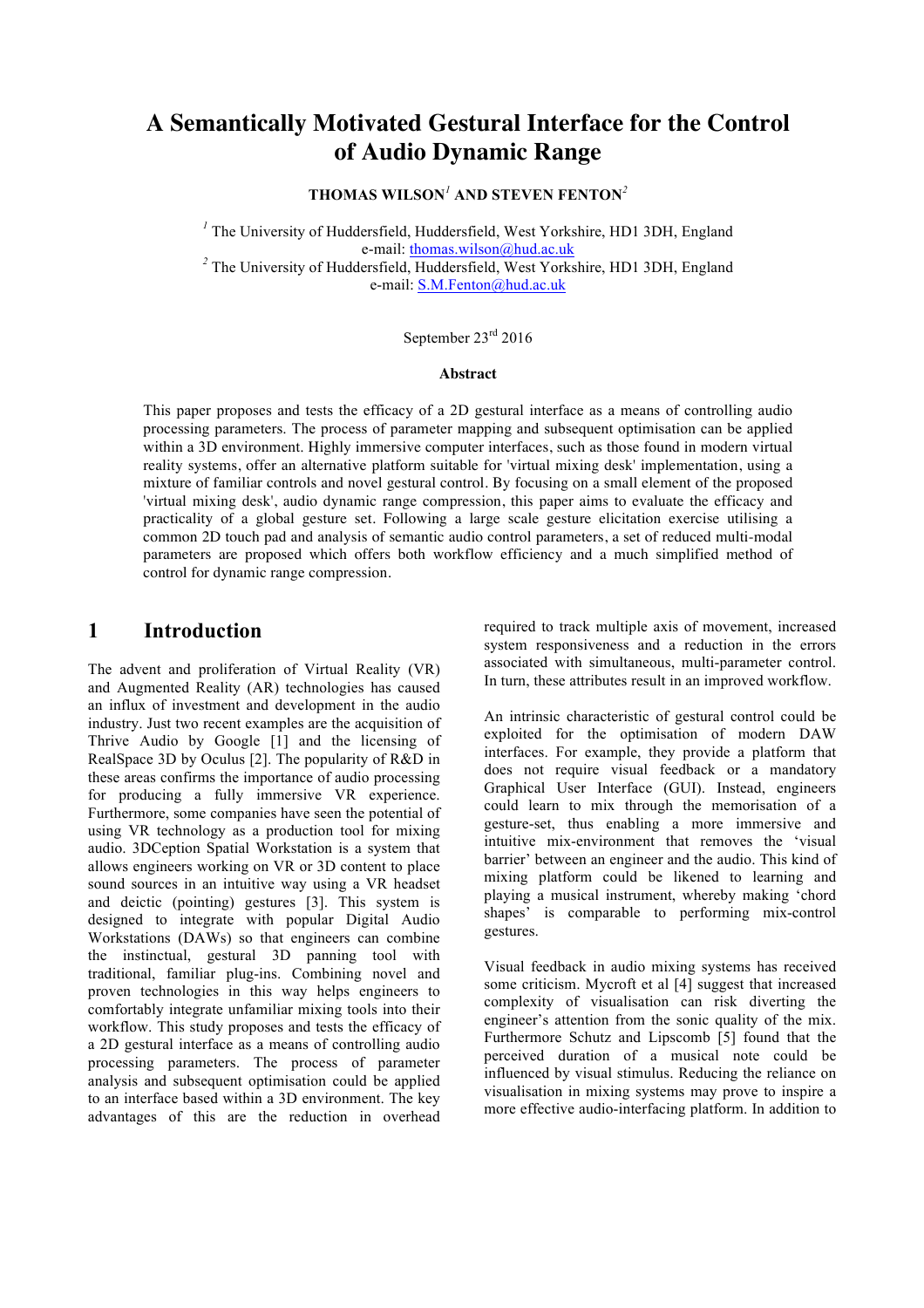the potential visual distractions, it could also be suggested that many modern audio GUIs are unrepresentative of the audio processes and control techniques. Current GUIs often have a tendency to adopt skeuomorphic designs. Skeuomorphism describes a digital design that is based on a real-world product [6]. The most common example of this within DAWs is the 'banks of faders' mix window, a design that is directly based on analogue hardware. The skeuomorphic design methodology is intended to improve user familiarity, but it could be argued that this is at the cost of usability and suitability to the interfacing method. For example, with a hardware compressor, users are able to control two parameters simultaneously using two hands, which might be very useful when setting a balance between threshold and ratio. Simultaneous parameter control is something that is not immediately achievable using traditional Windows Icons Menus and Pointer (WIMP) interfacing methods.

This paper looks to evaluate the suitability of gestural control systems for interfacing with dynamic range compressors. The gestures can be made in 2D or 3D space. Their effectiveness is realised through comparisons with traditional interface methods, testing of various GUIs and the optimisation of higher-level controls using semantic descriptors.

## **2 Background and Related Work**

#### **2.1 2D Gestural Interface Principals**

A brief overview of gesture types is presented for reference throughout this paper. Gestures can be fundamentally defined by three classifications [7]:

- Static motionless gestures such as taps.
- Dynamic Moving gestures.
- Spatiotemporal Dynamic gestures that require coordinate analysis over time. The most common implementation of this is the drawing of shapes or letters.

Additionally, most gestures can be classified by whether they represent real-world actions or just arbitrary control allocations [8]:

- Mimetic movements that imitate an action. These are most commonly continuous.
- Semaphoric "Gestures from a dictionary of abstract symbols" [9]. Derived from semaphores (signalling with flags).
- Deictic acts of pointing. These are most commonly static.

It is suggested that for the control of audio processors, a gesture set comprised of mimetic gestures would be favourable as memorability and learnability are maximised through cognitive user associations and representations.

#### **2.2 Gestural Audio Controllers**

The complexity of audio processor parameter adjustments, such as those of a dynamic range compressor, can produce a bottleneck in the workflow of a fully gestural mixing system. GUIs can be simplified and screen-space can be maximised by replacing 'soft-buttons' with gestures [10]. Despite this, gestural interfaces have been used sparingly within the audio industry, with their deployment usually confined to tasks associated with software navigation, audio selection and transport control rather than control of the audio-processing elements.

Many of the previous studies into the gestural control of audio have focused on spatial elements of mixing [11][12][13]. Spatial mixing seems to lend itself to gestural control; Selfridge and Reiss [14] identify that users find that pointing to a position in the stereo field for panorama is an effective and intuitive way to mix. Furthermore, the 'stage metaphor' GUI, as implemented by Ratcliffe [11], provides clear visual feedback to the user when volume and pan are being controlled simultaneously.

Previous work by the author [15] found that the gestural control of EQ provided a significant improvement to engineer workflow in comparison to traditional interfacing techniques. Conversely, dynamics processor control has only been implemented with mixed success. Selfridge and Reiss [14] found that users had difficulty setting EQ. Likewise, Lech and Kostek [16] found that workflow was disrupted when using their gestural interface because of the requirement of a parameter selection layer. For example, when controlling a compressor, users had to make a semaphoric 'T' gesture to select threshold, thus adding another step to the workflow.

#### **2.3 Semantic Audio Feature Extraction (SAFE) Project**

The Semantic Audio Feature Extraction (SAFE) project aims to understand the linguistic associations with parameter settings [17]. For example, they could determine whether a semantic descriptor such as "Punchy" could be attributed to an average compression setting. The project operates by offering free downloads of a plug-in suite, which allows engineers to contribute their settings for each semantic descriptor. An average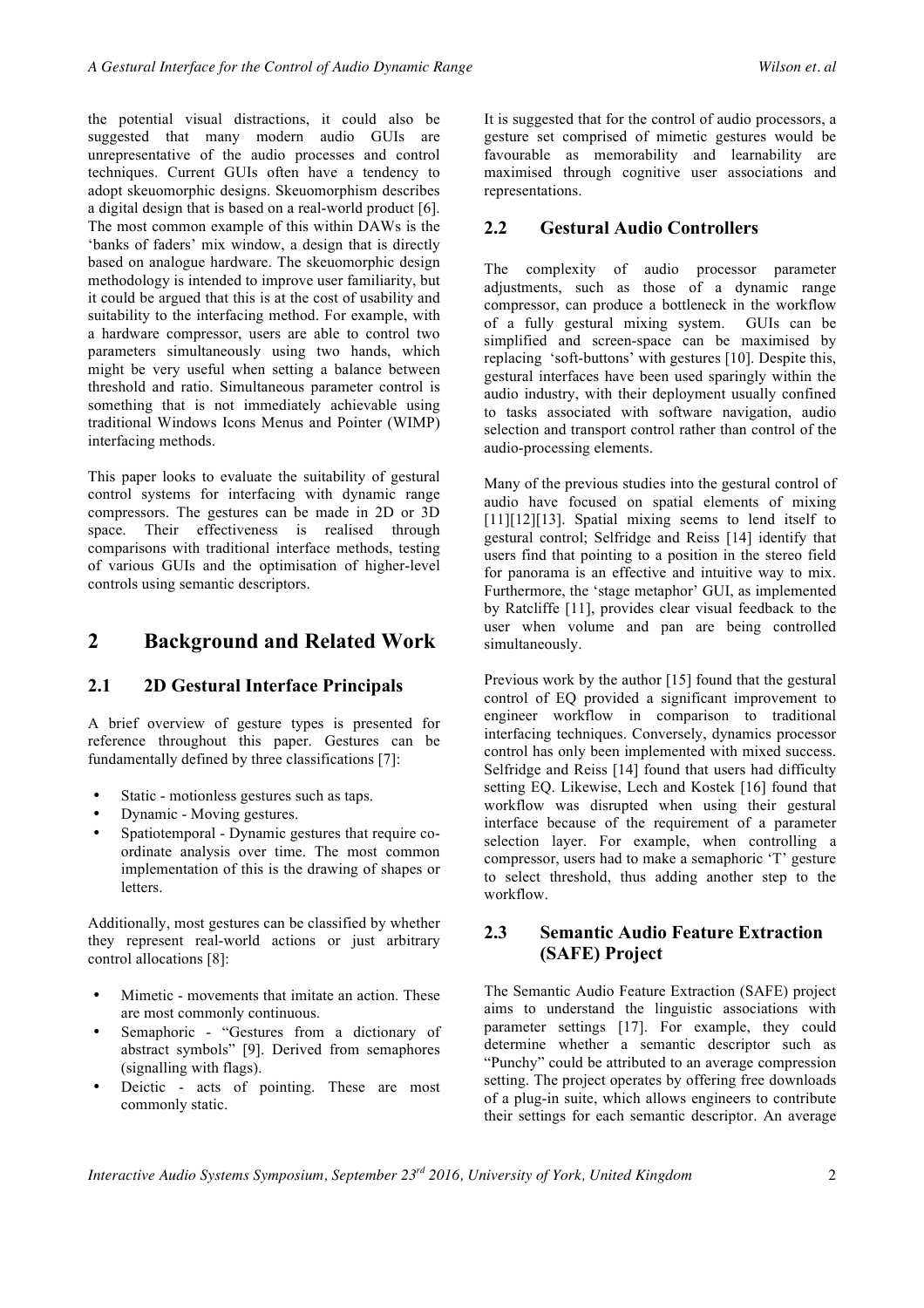of these contributions is then taken and offered as a 'model setting' for the corresponding descriptor.

An issue to consider with this elicitation process is that the settings are source-dependent and engineers will be using a range of varying sources. However, it is hoped that a large enough average would tend towards an 'ideal' setting. Furthermore, the study includes more specific presets such as 'warm vocal compression' and 'rock kick drum compression' that would help to make the settings more contextually accurate. By offering 'semantically motivated presets' the SAFE project aims to improve workflow for less experienced engineers.

The SAFE presets were chosen to form the basis of parameter rationalisation into 'gestural shortcuts'.

#### **2.4 Automation of Compression Controls**

The ambiguity and source-dependence of compression settings can prove to be disruptive to the workflow of mix engineers. This has been discussed by Giannoulis et al [18], who attribute the difficulty of working with a compressor to its non-linear, time dependent operation. They suggest that automating the parameters, through the analysis of the input signal, will reduce the required amount of user interaction and the number of control parameters, thus simplifying and improving the interface. Similarly, Cartwright et al [19] propose the combination of parameters into a single control. Their 'Mixploration' interface is operated by moving a ball in a two-dimensional plane, where movements are mapped to changes in spatial characteristics of the mix.

## **3 Methodology**

Testing was carried out in multiple phases; these were the elicitation of the gesture set (Sub-section 3.1), testing to evaluate the workflow improvement of the proposed gesture set (Sub-section 3.2) and testing to determine the effectiveness of the proposed 'semantically rationalised' gestural interface at matching reference compression settings (Sub-section 3.3). Following this, speed and accuracy of all interfaces is evaluated and compared (Section 4).

24 participants took part in the initial gesture elicitation study and 20 participants took part in subsequent the interface testing phases.

The two gestural interface tests took place three months apart, thus reducing any familiarity with the reference sample. The reference sample used was a standard 'rock kick drum' from the Logic sample library. The Logic 9

DAW was used, with stock plug-ins to implement the compression settings. The compression reference settings were consistent between tests. Testing took place in a semi-anechoic chamber with a pair of Genelec 8040a reference monitors set to a comfortable listening level.

The order of test stages was randomised between subjects. For example, in Sub-sections 3.2 and 3.3 some participants began with the mouse and keyboard interface, while others started with a gestural interface, as determined by a random number generator.

### **3.1 Initial Gesture Elicitation**

The gestural elicitation study was carried out to determine the most intuitive gestural associations for given compression controls. Test participants were asked to describe and draw gestures that best represented the controls found on a typical dynamic range compressor [20]. The derived gesture-set is presented in Figure 1.



Figure 1 - Elicited Gesture Set

The majority of gestures presented in Figure 1 are arbitrary, semaphoric allocations. Only 'increase ratio' could be described as mimetic, where an inward pinch represents a 'squashing of the audio'. These results are indicative of a fundamental problem that can arise when associating gestures with compression parameters: Direct, or discrete, control mappings have no immediately intuitive or mimetic gestures. The concept of a motion or shape representing a change in the dynamic characteristics of a sound seemed quite abstract to most of the test participants. Therefore, changes to the GUI and rationalisation of controls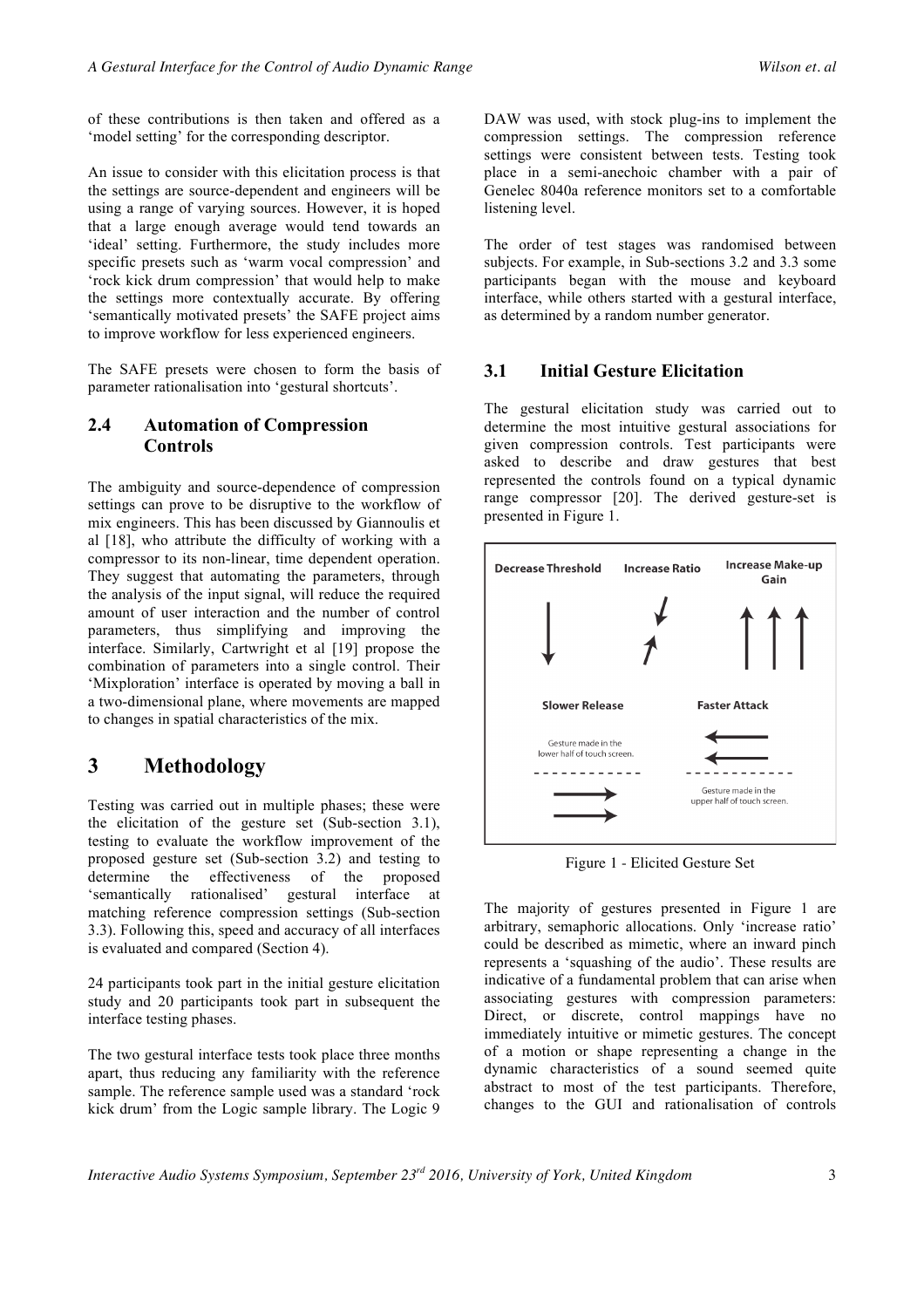should be investigated as a way of making gestural control more intuitive and practical.

#### **3.2 Gesture Set Workflow Test**

An objective 'target matching' study observed the time taken for participants to match compression settings with a gestural interface against a traditional mouse and keyboard interface. The gestural controller offered some combined controls, such as the ability to perform both threshold and ratio gestures simultaneously (however, it was observed that the majority of subjects chose to control these independently). The gestures under test were based upon those elicited in Sub-section 3.1.

The underlying parameter set for each continuous gesture was determined using linear interpolation. The start and end point of this range was chosen based on the two most extreme SAFE settings for each control. For example, the parameter settings for 'Hard Compression' and 'Soft Compression' were first chosen as the range and all associated control settings would be derived from this.

The test was devised to assess the influence of different GUIs in a gestural system, in addition to the performance of the gestural controller itself. Participants were asked to match the compression settings of a reference sample. The sample used was a single repeating kick drum. Four interfacing methods were tested: three gestural controllers with differing GUIs and one WIMP (traditional mouse and keyboard) method. The three GUIs were:

• Plug-in GUI - gestural interface was used with the original compressor plug-in GUI as a visual reference.

- Novel GUI a process-representative GUI was displayed on the touch pad. Examples of two different compressor settings using this GUI are illustrated in figure 2.
- Blind no visual feedback engineers were required to remember gestures.



Figure 2 - Novel Gesture Representative GUI

Times were normalised for each participant to eliminate individual performance factors. Therefore, a value of 1.00 represents the slowest time out of all interfacing methods for each participant, with the remaining times given as a proportion of this. Figure 3 shows the Reference Matching Times (RMTs) for each interface.



Figure 3 - Reference Matching Times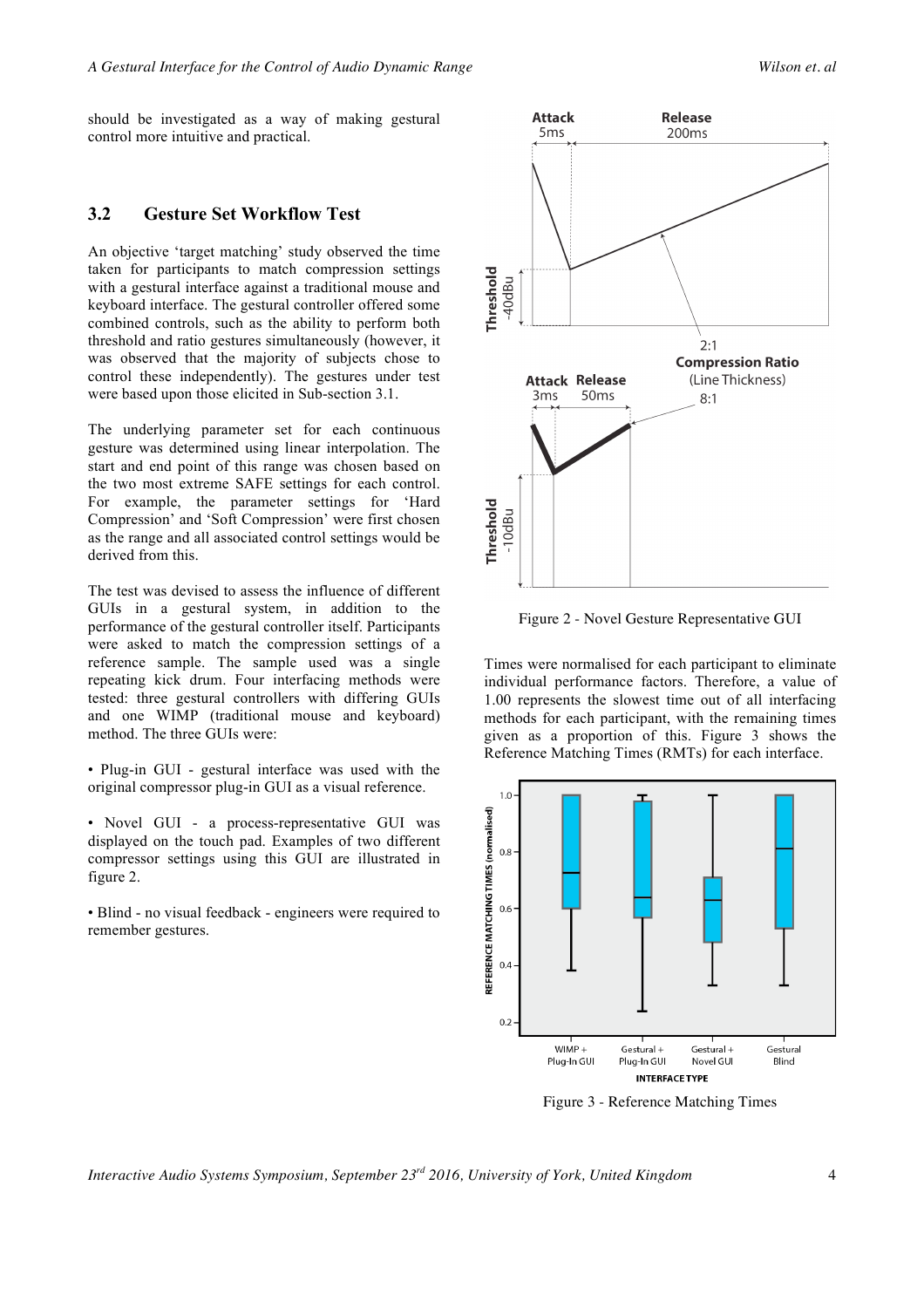The mean values appear to show that the novel 'representative GUI' had the quickest reference matching time, however this should be assessed for statistical significance. The data-set is evenly distributed (as determined by skewness and kurtosis values), therefore a repeated measures ANOVA was used. Returned p values were  $> 0.05$ , therefore statistical significance cannot be deduced. This reveals that the 'blind mixing' test did not significantly impair the mix times. Subsequently, the GUI could be considered a relatively superfluous design consideration when trying to improve engineer mix times in a gestural system. Furthermore, this suggests that engineers are capable of learning and implementing a gesture-set without visual stimulus.

### **3.3 Semantically Rationalised Gestural Control Test**

Through observations made during the test described in Sub-section 3.2, it is suggested that the difficulty in controlling compression with a gestural interface was down to two contributing factors:

• Inter-parameter influence and dependence - with compression processing, similar results can be achieved with differing settings. For example, a setting with high threshold, high ratio can be perceived as sonically similar to a setting with low ratio, low threshold. This can cause confusion to a mix engineer, especially when mixing to a reference, as it creates an element of uncertainty when experimenting with combinations of settings. Make- up gain is also a contributor to the interdependence of parameter values, particularly in relation to perceived loudness.

• Time and source dependent perception of envelope settings - when an engineer is making adjustments to the envelope of a compressor, the changes are not immediately noticeable as they are dependent on transients within the source. For example, the release of a compressor might be adjusted before the audio source has crossed the threshold, which would have no audible effect. If the source was not at a transient part of the audio, the effects of parameter changes could not be immediately perceived. Often it is the purpose of the GUI to present visual feedback for less obvious parameter changes.

In light of this, it is proposed that the combination of threshold, ratio, gain, attack and release into a single control will offer a much simpler 'gestural shortcut' to the engineer.

It has been identified that there are two immediate design flaws with the 'continuous preset'. Firstly, its effectiveness is source dependent and can be impaired by inconsistent loudness levels between samples, especially when setting attack and release times. Secondly, it was reported during pilot tests that engineers felt that they did not have a sufficient level of control to accurately reach their desired compression settings. A test was devised to asses whether the elicited 'continuous preset' values could allow engineers to sonically match a range of varying compression references. The significance of this test is that the parameter settings in two of the three references are impossible to match precisely with the 'continuous preset'. The three references included in the test were produced using the following compression settings, as detailed in Table 1:

|                  | Reference<br>1     | <b>Reference</b><br>2 | Reference<br>3     |
|------------------|--------------------|-----------------------|--------------------|
| <b>Threshold</b> | $-25.5dB$          | $-32.5dB$             | $-34.5dB$          |
| Ratio            | 5.0:1              | 5.2:1                 | 13:1               |
| <b>Attack</b>    | 5.5 <sub>m</sub> S | 10.5 <sub>m</sub> S   | 8 <sub>m</sub> S   |
| <b>Release</b>   | 110mS              | 1200 <sub>m</sub> S   | 120 <sub>m</sub> S |
| Gain             | 3.0dB              | 8.5dB                 | 7.0dB              |
|                  |                    |                       |                    |

Table 1 - Reference Compression Settings

- Reference 1 The 'continuous gestural preset' is unable to match these settings precisely.
- Reference 2 The parameter settings can be matched exactly by the 'continuous gestural preset'.
- Reference 3 This reference represents a compression setting that is far from the boundaries of the 'continuous gestural preset'.

The resulting normalised Reference Matching Times for each participant are presented in Table 2: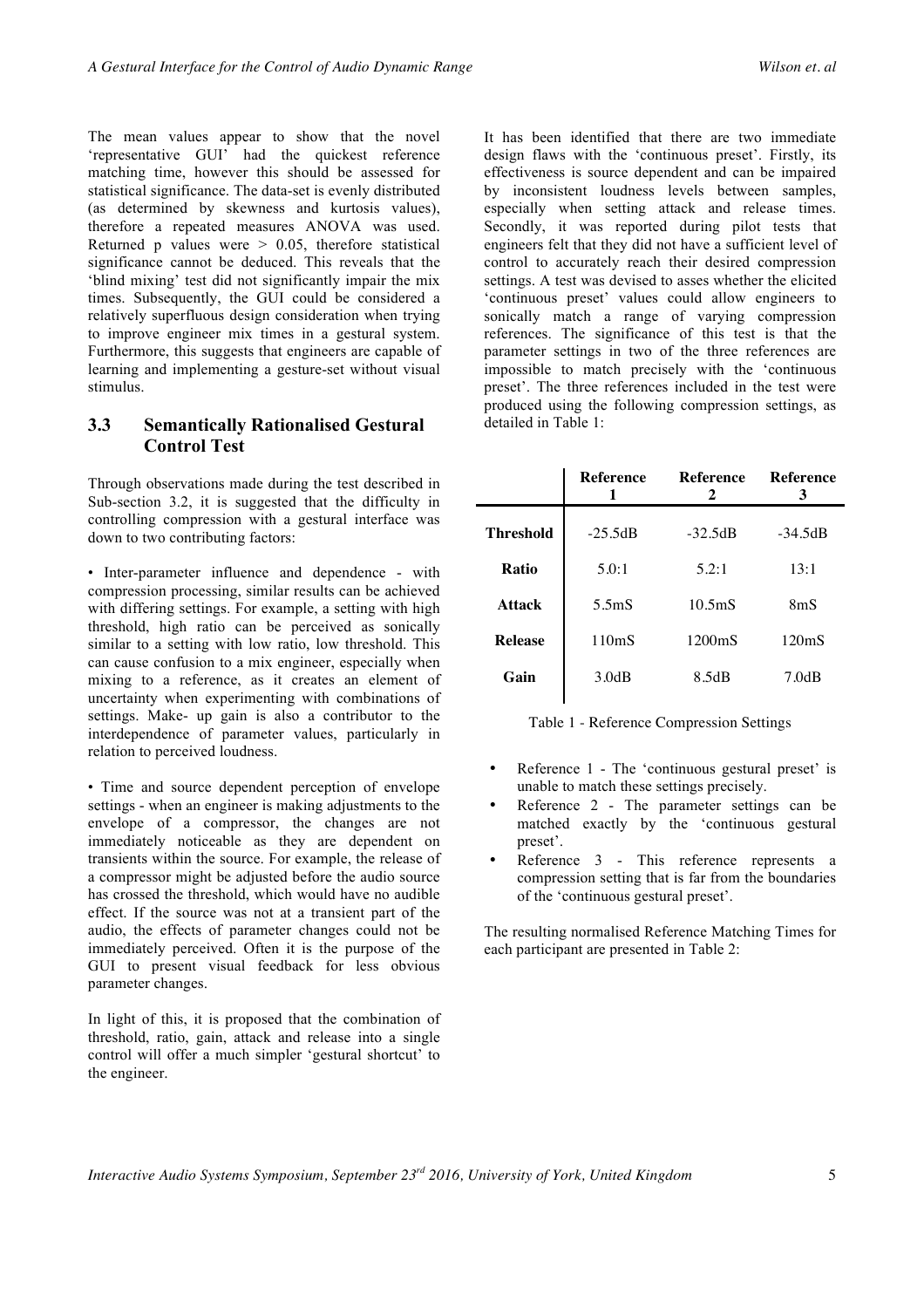| <b>Participant</b>      | <b>Reference</b> | <b>Reference</b> | <b>Reference</b> |
|-------------------------|------------------|------------------|------------------|
| #                       | 1                | 2                | 3                |
|                         |                  |                  |                  |
| 1                       | 1.00             | 0.99             | 0.70             |
| $\boldsymbol{2}$        | 0.35             | 0.53             | 1.00             |
| 3                       | 0.18             | 0.73             | 1.00             |
| $\overline{\mathbf{4}}$ | 0.34             | 1.00             | 0.79             |
| 5                       | 1.00             | 0.54             | 0.92             |
| 6                       | 0.86             | 0.85             | 1.00             |
| 7                       | 0.41             | 0.39             | 1.00             |
| 8                       | 0.77             | 1.00             | 0.72             |
| 9                       | 0.88             | 0.49             | 1.00             |
| 10                      | 0.63             | 1.00             | 0.60             |
| 11                      | 1.00             | 0.77             | 0.48             |
| 12                      | 1.00             | 0.75             | 0.86             |
| 13                      | 0.68             | 0.64             | 1.00             |
| 14                      | 0.33             | 1.00             | 0.39             |
| 15                      | 0.73             | 1.00             | 0.55             |
| 16                      | 0.30             | 0.34             | 1.00             |
| 17                      | 0.63             | 1.00             | 0.60             |
| 18                      | 0.47             | 0.43             | 1.00             |
| 19                      | 0.39             | 0.88             | 1.00             |
| 20                      | 0.69             | 0.95             | 1.00             |
|                         |                  |                  |                  |
| <b>Mean</b>             | 0.63             | 0.76             | 0.83             |
|                         |                  |                  |                  |
| <b>SD</b>               | 0.27             | 0.24             | 0.21             |

Table 2 - Normalised Reference Matching Times

The Friedman test reported that there was no statistically significant difference between the NRMTs presented in Table 2, with a value of  $p = .522$ . Therefore, each reference was matched with equal ease. Additionally, participants were asked to listen back to their compressed samples at the end of the test and rate them out of 5 for closeness to the references. It was reported that users felt that they matched all references with equal accuracy.

### **4 Comparison of Results**

Sub-Section 4.1 compares the reference matching speed results for all of the results presented in Section 3. Sub-Section 4.2 analyses the same set of data to determine the reference matching accuracy for each interface.

#### **4.1 Gestural Interface Speed**

It was predicted that the implementation of a single high-level control would improve mix times. Figure 4 presents the average normalised speed results for all interfacing methods.

On average, participants were able to suitably mix the reference with the semantically rationalised 'continuous preset' interface in less than half the time of any other interface method. However, if these settings were less accurate than other interfacing methods, then the proposed combination of parameters could be deemed unsuitable.



Figure 4 - Average NRMTs for Each Interface Method

#### **4.2 Gestural Interface Accuracy**

Cross-correlation analysis was used to assess the accuracy of a user's compression settings in relation to the test reference sample. This result was normalised to give a value between 0 and 1 that represented the similarity between two waveforms (where 1 is identical and 0 is no similarity). Using this technique, the similarity between each participant's compression settings and the reference sample can be used to provide an objective measure of accuracy. Table 3 shows the mean of the cross-correlation values for each interface.

Details of interface numbers:

- 1. Mouse and Keyboard (WIMP), Plug-In GUI
- 2. Individual Parameter Gestural Interface, Plug-In **GUI**
- 3. Individual Parameter Gestural Interface, Novel **GUI**
- 4. Individual Parameter Gestural Interface, Blind Mixing
- 5. Rationalised 'Gestural Shortcut' Interface, Blind Mixing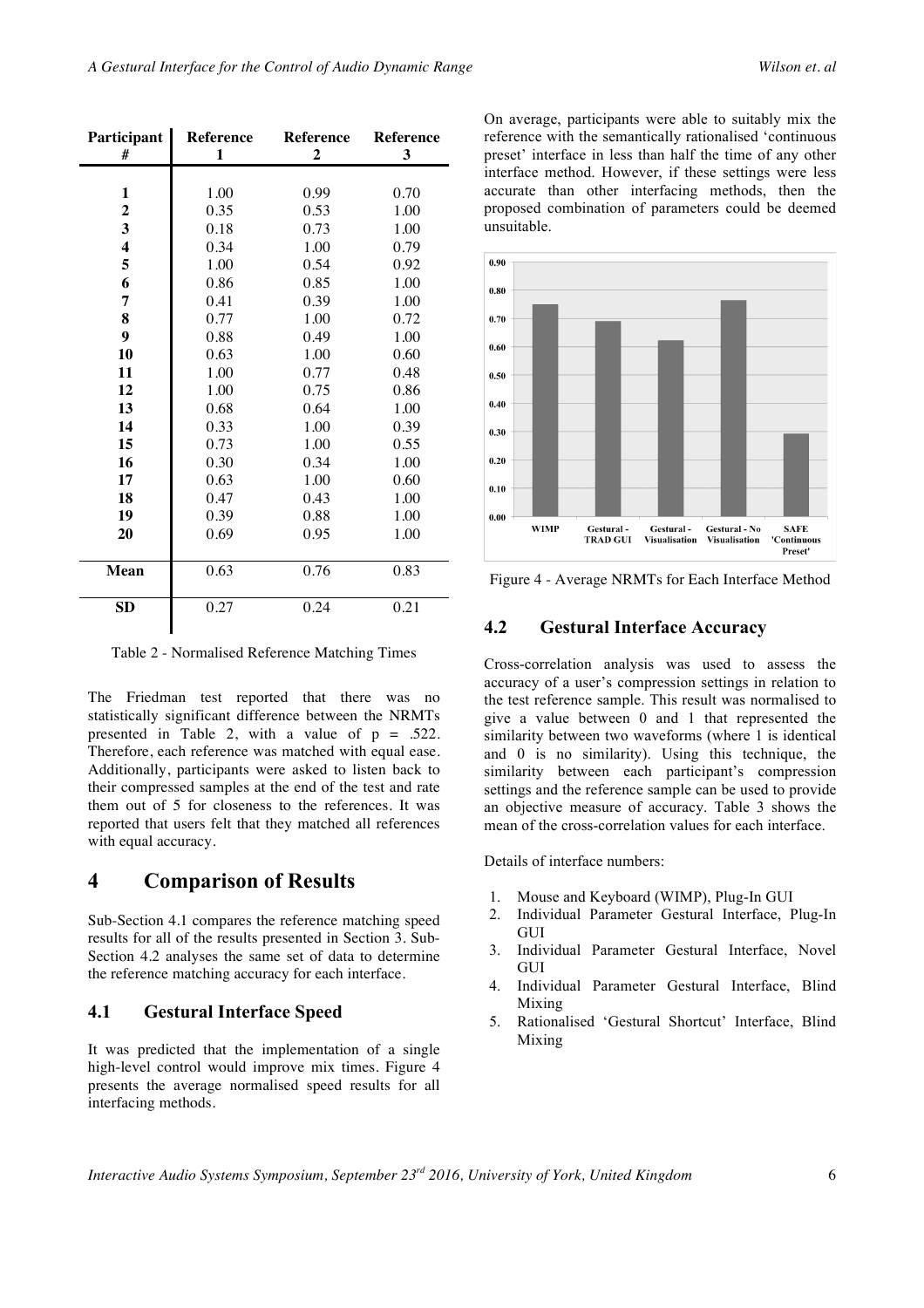|    | <b>Interface Number</b> |  |  |                                                              |  |
|----|-------------------------|--|--|--------------------------------------------------------------|--|
|    |                         |  |  | Mean 0.9850 0.9862 0.9816 0.9767 0.9871                      |  |
| SD |                         |  |  | $0.0128 \quad 0.0107 \quad 0.0178 \quad 0.0196 \quad 0.0190$ |  |

Table 3 - Average Reference Matching Accuracy

The accuracy measurement datasets are unevenly distributed, as assessed by the Shapiro-Wilk test, therefore the non-parametric Friedman Test is used to assess statistical significance of the data. The Friedman Test concluded that there is a statistically significant difference between the Interface accuracy values,  $X2(4) = 11.980, p < .05.$ 

Figure 5 illustrates the improved reference matching accuracy of the simplified 'continuous preset' gestural interface.



Figure 5 - Interface Accuracy Measurements

## **5 Conclusion**

Testing revealed that the 'continuous preset' gesture allowed test participants to match the reference sample both more quickly and more accurately than other interfacing methods. Furthermore, the 'continuous preset' achieved this performance without the use of a GUI. This suggests that an ideal 'blind mixing tool' could be produced through the use of gestures to control semantically rationalised parameter settings. However, more testing is required with varying audio sources to test the effectiveness completely. The 'continuous

preset' may require more contextual information about the source such as the instrumentation or musical genre.

In addition, control parameter information could be derived through analysis of the input signal itself leading to automation of some parameters, as with the system by Giannoulis et al [18].

The 'continuous preset' gestural mix controller might be particularly suited to applications where a quick mix is essential, such as live music production. Studio engineers might feel uncomfortable giving up the lowerlevel controls, but the gestural mixer could serve as an additional interface that can be used as a starting point for mix sessions.

Within a 3D mix system, perhaps where a VR headset is used to place sound sources in a 360 degree sound field, the less complex and reduced parameter set afforded by 2D gestures could be implemented to allow simplified and intuitive, multi-parameter control of audio effects processing.

## **References**

- [1] Lang, B. (2015) *Google Acquires 'Tilt Brush' Developer and Thrive Audio to Add to VR Team*, April 2015 [online] available at: http://www.roadtovr.com/google-acquires-tiltbrush-developer-and-thrive-audio-to-add-to-vrteam/ [Accessed 2nd August 2016]
- [2] VisiSonics Corporation (2014) *VisiSonics' RealSpace 3D Audio Software Licensed by Oculus for Virtual Reality* [online] available at: http://www.prnewswire.com/newsreleases/visisonics-realspace-3d-audio-softwarelicensed-by-oculus-for-virtual-reality-278413231.html [Accessed 2nd August 2016]
- [3] Two Big Ears (2016) *3DCeption Spatial Workstation* [online] available at: http://www.twobigears.com/spatworks/ [Accessed 2nd August 2016]
- [4] Mycroft, J. Reiss, J, D. Stockman, T. (2013) *The Influence of Graphical User Interface Design on Critical Listening Skills*. In: Proceedings of the Sound and Music Computing Conference 2013, Stockholm
- [5] Schuts, M. Lipscomb, S. (2007) *Hearing Gestures, Seeing Music: Vision influences*